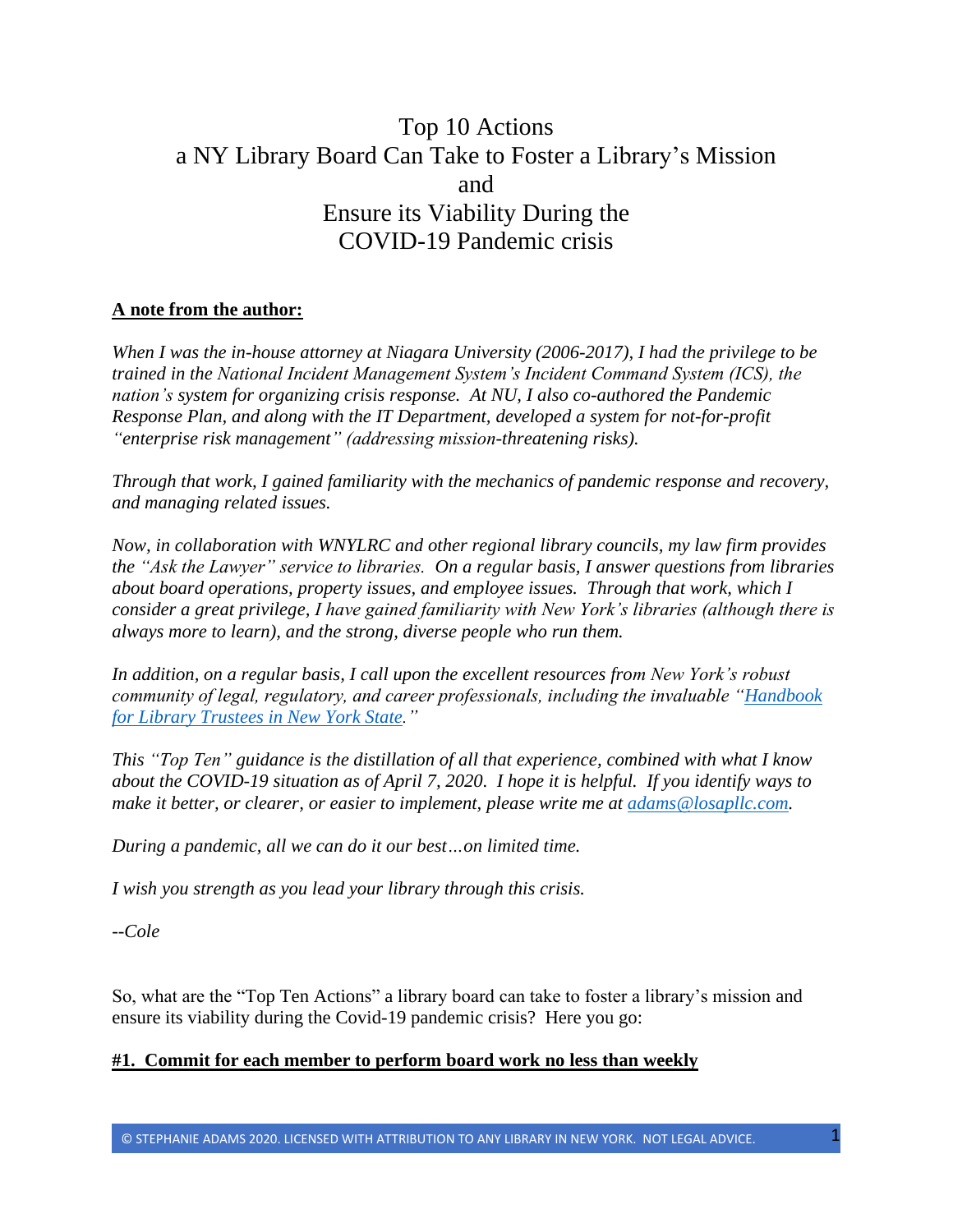Why? As you will see in the Remaining 9 items, even if your library is closed or operating at less than full capacity, there is a lot you can do.

## **#2. Set a "Crisis Response Goal" defining how your library will handle the current emergency and eventual recovery period.**

We all know the COVID-19 pandemic, and our communities' recovery from it, will not be over in April… or May…or June. It will affect us long beyond 2020. The impact will be deep and far-ranging.

Knowing this, we also know that a community library, open to all, will be a **critical resource** for every member of your community in the times ahead. With that in mind, defining how to *preserve, promote*, and *connect* that resource to its area of service is this critical--even at this time of reduced operations.

How do you do that? It starts with a simple statement by your board's leadership, known as a "Crisis Response Goal."

How does a board develop a Crisis Response Goal? By envisioning and articulating what it wants to do and be throughout and after the crisis.

What does that look like? A good Goal articulates and reinforces your library's unique role in the community, and sets forth *broad ways* it will fill that role during this unprecedented time (the Goal is not where you worry about minutiae).

An example Goal is:

"*During and after the COVID-19 pandemic, The Library will serve the community, fulfill its mission, and meet the goals of its plan of service by meeting the public's need for reliable information, providing access to critical resources, and serving as a hub of community organization*."

The key is to focus on **what you will do** (not how you will do it).

The template to create your library's Crisis Response Goal is:

*During and after the COVID-19 pandemic, The [NAME] Library will serve the community, fulfill its mission, and meet the goals of its plan of service by \_\_\_\_\_\_\_\_\_\_\_\_\_\_\_\_\_\_\_\_\_\_ \_\_\_\_\_\_\_\_\_\_\_\_\_\_\_\_\_\_\_\_\_\_\_\_\_\_\_\_\_\_, and* .\_\_\_\_\_\_\_\_\_\_\_\_\_\_\_\_\_\_\_\_\_\_\_\_\_\_\_\_\_\_\_\_\_\_\_\_\_\_."

And that is your Goal…your library's statement to the world about what it will be and do through this crisis.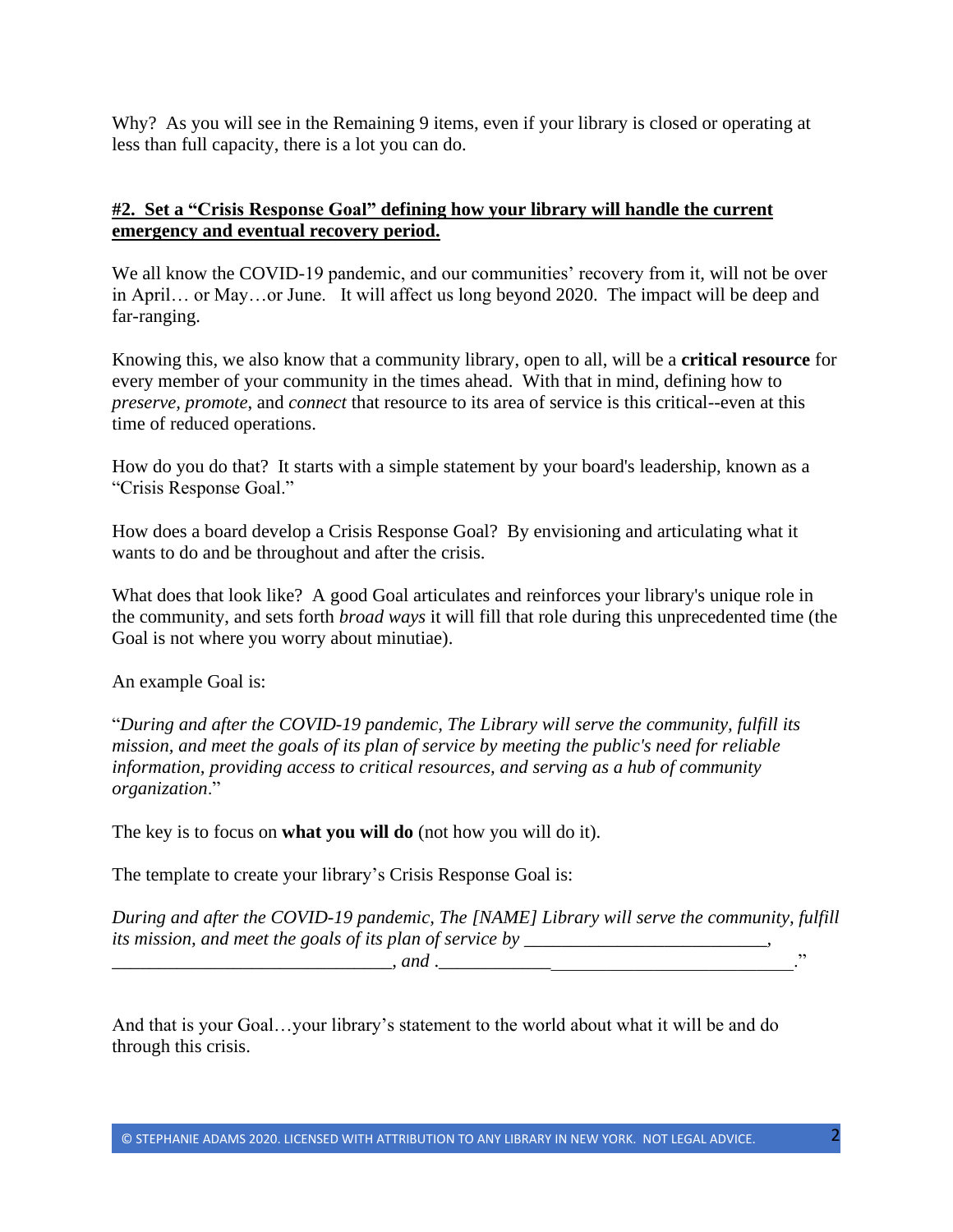The remaining items on this list are *how* your Board will rally your resources to make the Goal a reality.

# **#3. Use a "Crisis Response Team" approach**

At this time, an effective board is concerned about numerous things: The **safety** of the library and the community it serves, the **fiscal impact** of the current crisis, the reduced or eliminated **operations** of the library, its **relationship** with its community, making appropriate decisions about employees, the stewardship of the library's physical assets, and how to meet its plan of service.

No board can meet as a single body and address all of these things effectively, even if they meet once a week. There would be too many voices at the table (or too many people being seen and not heard). There would be no room for assessing facts and novel thinking.

How does a board handle this multi-faceted crisis situation? Create **teams**.

**What will those teams do**? Well, at least one person who can navigate the OSHA website should have primary and consistent responsibility for **safety**. At the same time, people with the fiscal skills and experience must gather to assess the immediate and long-term impact of the situation on the library's **finances**. Meanwhile, another group with business and HR skills and experience should focus on **mission** and **plan of service ("operations")**. And finally, a person or small group with communications skills should have primary responsibility for thinking about **public relations** and **outreach** to the library's primary stakeholders.

Finally, one or two people should play the role of **team leader**. The Team Leader's primary role will be connecting the work of each group, and the professional staff, to enable critical decisionmaking and developing a response plan.

The **Team Leader** will also ensure the **library director** is supported as they continue their duties under a time of duress, that the **director** is positioned to contribute to the work of the teams as needed, getting them vital information, and collaborating on the formation of the library's strategic response.

The rest of this guide is about creating teams to use this approach.

# **#4. Assess your board's capacity, and reinforce it where needed**

When considering a crisis response team approach, which organizes a board into small sections working towards the same Goal, it is important to be honest about your capacity. As a group, you need to take stock of your board.

Many of the skills and attributes that make someone a valuable board member in non-pandemic times (fund-raising, deep knowledge of books and culture, ability to rally volunteers) might not be the only things needed during the initial phases of a pandemic response.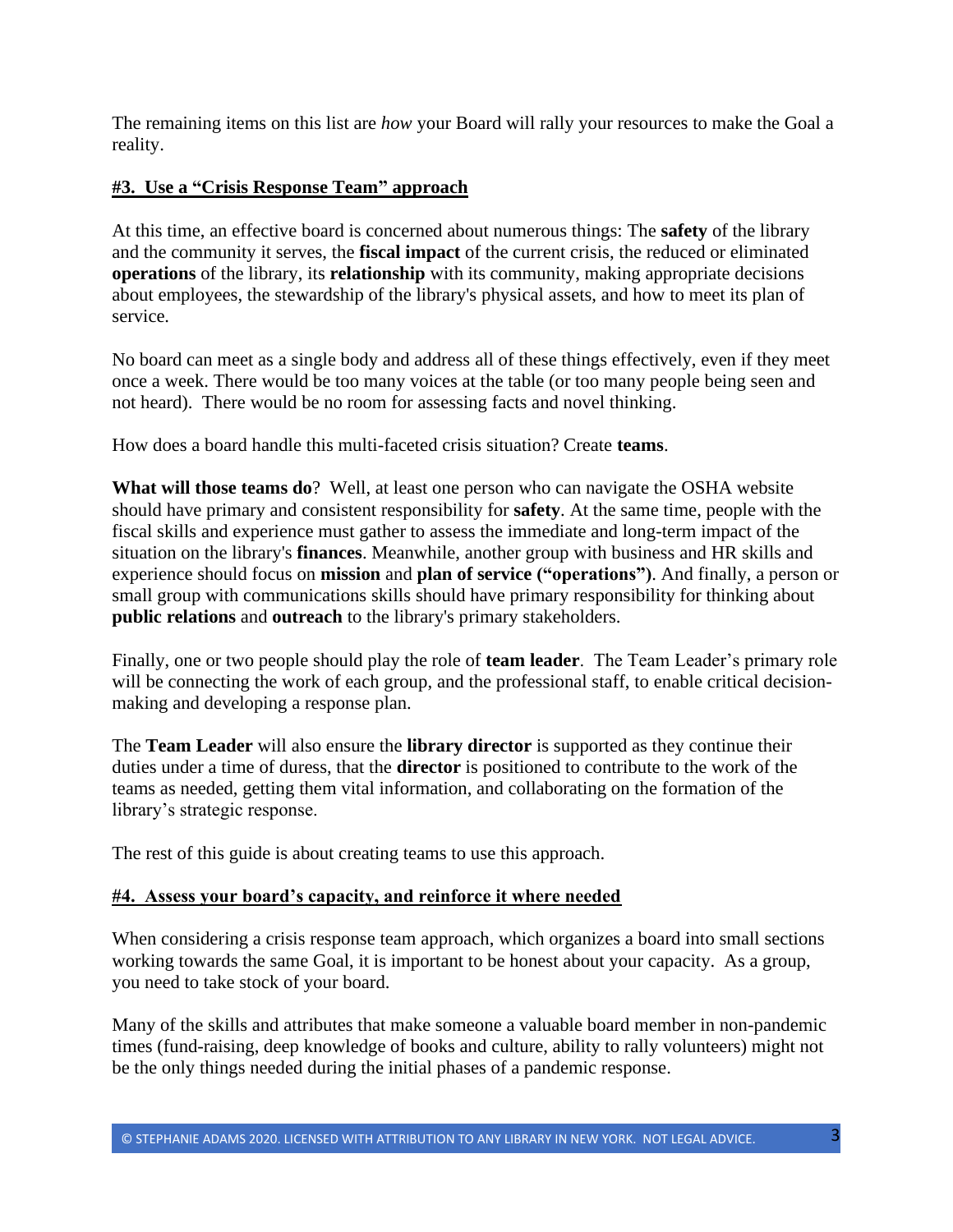Further, many boards, faced with this crisis, may be feeling overwhelmed. Unless a person has guided a not-for-profit organization through a crisis such as a fire, major PR event, or disaster such as 9/11, the experience of the average board member might be tested by the current situation.

## That is OK. **We are all feeling tested.**

The good news is, if your board does not have the capacity to assemble teams with the experience listed in #3, your board is allowed to add non-board members to non-voting committees, or to invite them to meetings as guest advisors. Now is the time to bring on a few "ringers."

How can that be done?

If you don't have anyone on your board who feels up to the task of considering safety first at all times, invite someone on who has experience with OSHA regulations or standards from the New York Department of Labor.

If your fiscal team doesn't have access to a seasoned accountant or CPA who can assess the current budget, run fiscal projections, and help you develop models for your library's financial options, see if you can find one who will donate some time to your library.

If your board does not have someone experienced in business, employee relations or human resources, and you need to take action regarding contracts and employees, bring a new person on.

And if your board doesn't have someone with public outreach skills, perhaps you can find someone with appropriate experience from within your own community networks—or reach out to someone new.

As you **assess your board's capacity** and look to shore up any needs during this time of pandemic response, remember this: this is a special time. Some people may be working more than ever, and not able to help out more, or at all…while others are finding themselves underoccupied. Small business owners on your board may not be able to help at all. Others may be on unemployment and able to step into the gap. ALL OF THAT IS OKAY.

If you identify a gap in your board's experience, it may be that you can fill it just by asking. The important thing is to be honest about what your board can do, and not fudge it.

# **#5. Form your board's Safety Team**

The COVID-19 pandemic is causing incalculable impact on business operations and the functions of day-to-day society. However, it remains first and foremost a **public health crisis**. That is why, if you choose to use a crisis response team approach, the first team your board should appoint is the team responsible for **safety**.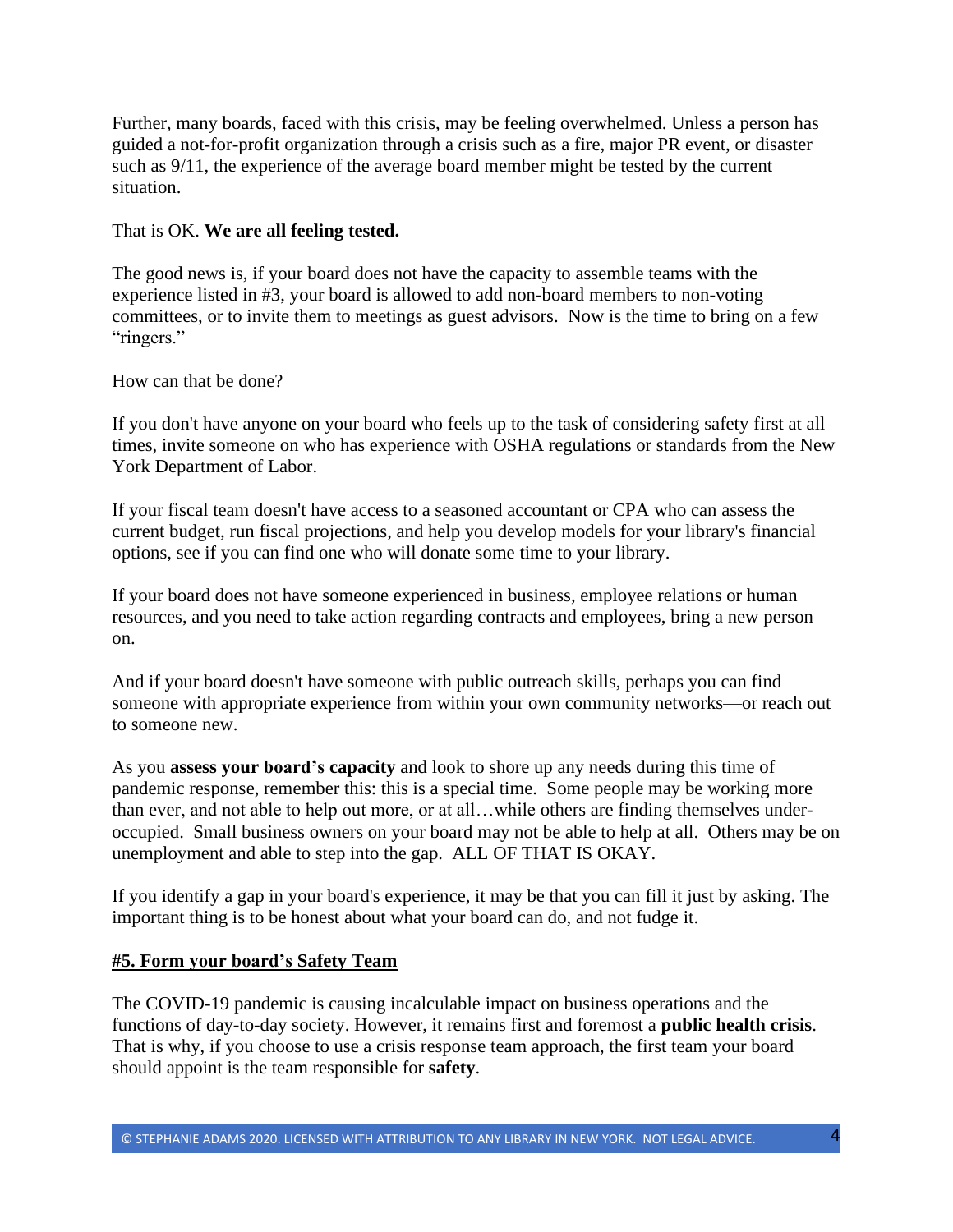What is the "**Safety Team's**" role?

When the full board is considering a team's recommendation, **the safety team's role is to ensure the board fully considers the safety implications of any one course of action.**

For instance, if there is a decision to have one library employee check the mail every day, the safety team is asking: *Is this safe? Is there a way it could be made safer?* 

If your **Safety Team** has the time, they should also be available to your other teams during the later phases of crafting a recommendation, so work is not wasted. In addition, your **library director** should at least be a consulting member of this team, since they are in charge of the staff, and will be responsible for putting emergency procedures into effect.

Your Safety Team will spend time on public health resources such as the CDC website, the OSHA website, and will monitor your county health department's recommendations and advisories. **In any action related to your library's response, they are only thinking about safety and the health of the community. This includes the health and safety of employees, volunteers, and the board.**

While other members of your board, on other teams, may be worried about fiscal viability, public relations, or operations, your Safety Team is always putting **safety first**. This includes planning for the safety and well-being of your community when your library is contributing to your community's recovery.

The Safety Team takes on this primary responsibility so the other teams can focus on their roles, while the full board knows it is set up to always put safety front and center.

#### **#6. Form your board's Fiscal Team**

The current crisis is going to hit public libraries in a variety of ways, and for many, the fiscal hit will be especially hard.

While some communities will immediately rally around their library as a critical central resource, others may use the crisis as an opportunity to seek budget cuts and de-funding. Libraries that have relied on fines and hold fees as revenue sources will find those sources diminished. And always, there is the question of how to compensate and retain staff at this unprecedented time.

This is why appointing a **Fiscal Team** with the skills to assess the current situation, run projections, reach out to fiscal sponsors, and develop plans for the financial stability of your library is key.

While this group can be small, consisting of perhaps two or three people, it must be mighty. As mentioned in #4, at least one member—who might perhaps be an invited advisor or non-board committee member—should have seen a not-for-profit institution through a fiscal crisis in the past. You will need this person's wisdom and perspective.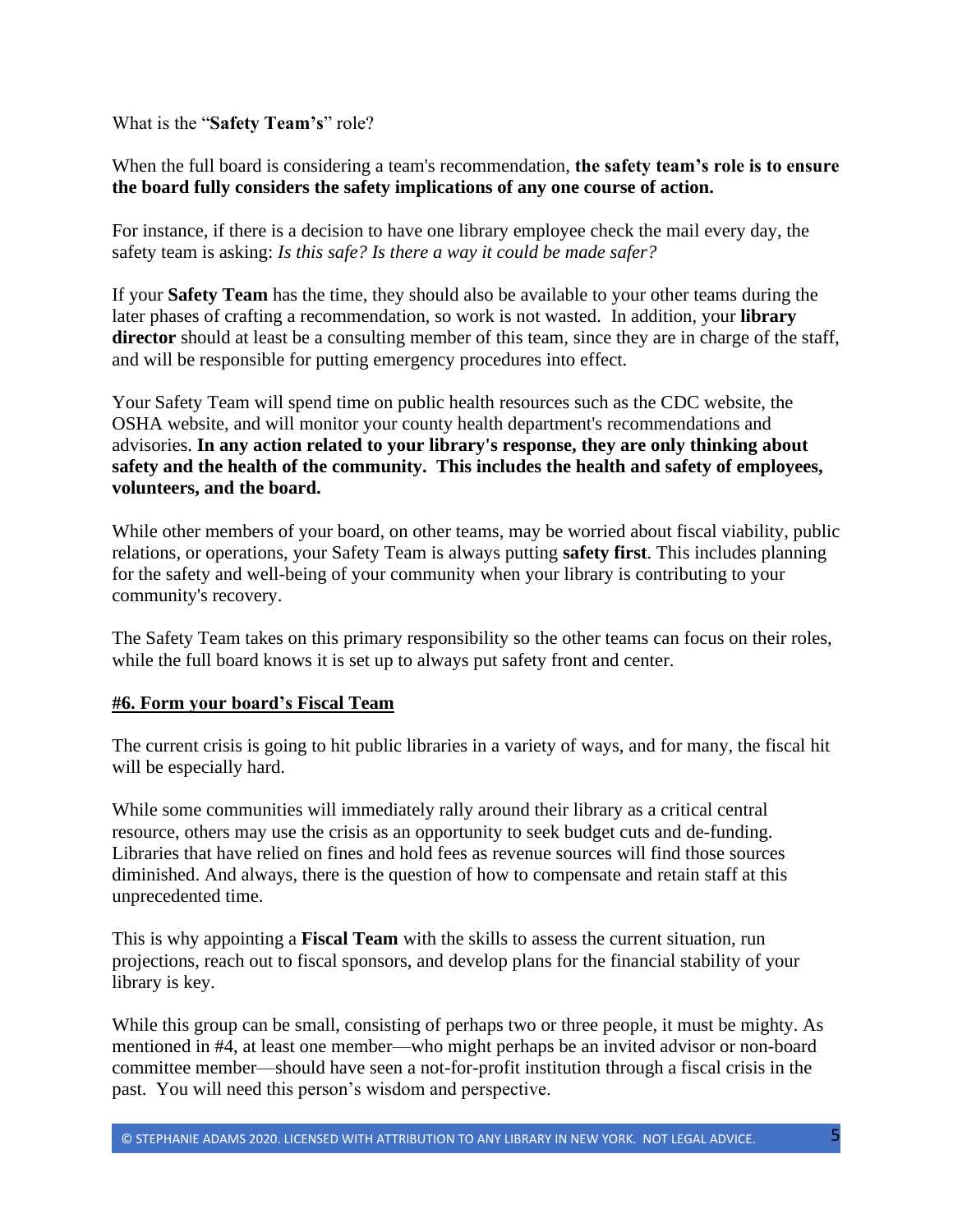The immediate tasks of this group will be assessing the impact of the situation and developing a short-term plan for financial viability. That short-term plan shouldn't go much further than the end of April or mid-May. After that, the plans will need to consider various contingencies. For this reason, the group should include, or regularly invite, the **library director**.

Another immediate task is assessing the stimulus money your library may be able to rely on. For some libraries, this will include the Payroll Protection Plan, and other aid. For others, it may be collaborating with government funders to ensure some portion of government aid will be allotted through your government to your library. Identifying these options is something that group should focus on throughout mid-April.

It is this last area—identifying options and contingency plans-- where the team approach becomes truly valuable. While your Fiscal Team will be assessing your library's needs and the possible ways to obtain those needs, the Team Leader and/or Outreach team will be forging connections with funders to coordinate identified assistance that is needed. Between the team leader and the **Fiscal Team**, it is important to determine who will meet with municipal fiscal authorities on a regular basis (something I encourage, if your library is dependent on a tax levy from a sponsoring municipality).

It is the job of the **Fiscal Team** to provide solid, reliable, and situationally-adjusted financial information and options for the other teams (especially Operations) to work with.

## **#7. Form your board's Operations Team**

A bit of background on this one…

The state of New York has always encouraged local autonomy for libraries. This is a wonderful thing that means wherever you go in New York, there are unique and special libraries waiting to be discovered.

This also means that every library in our state is facing a slightly different situation when it comes to pandemic response. Rural libraries are facing different challenges than urban libraries. Suburban libraries in one county will face different challenges than suburban libraries in the next county over. And this isn't just about location—it's about service. While one library might be a beloved source of donated food, another may be the community's lifeline to certain key services. Another library may be a vital source of senior programming, while in another community, it's the toddlers that will be missing out.

Considering this diversity, there is no one-size-fits-all package for developing a team that considers a library's operations…you are all just too darn unique.

So with that background, what is the role of an **Operations Team** during the crisis response? It considers the critical operations of the library, and develops plans to adopt or carry on those operations during a time of crisis response and—critically--*recovery*.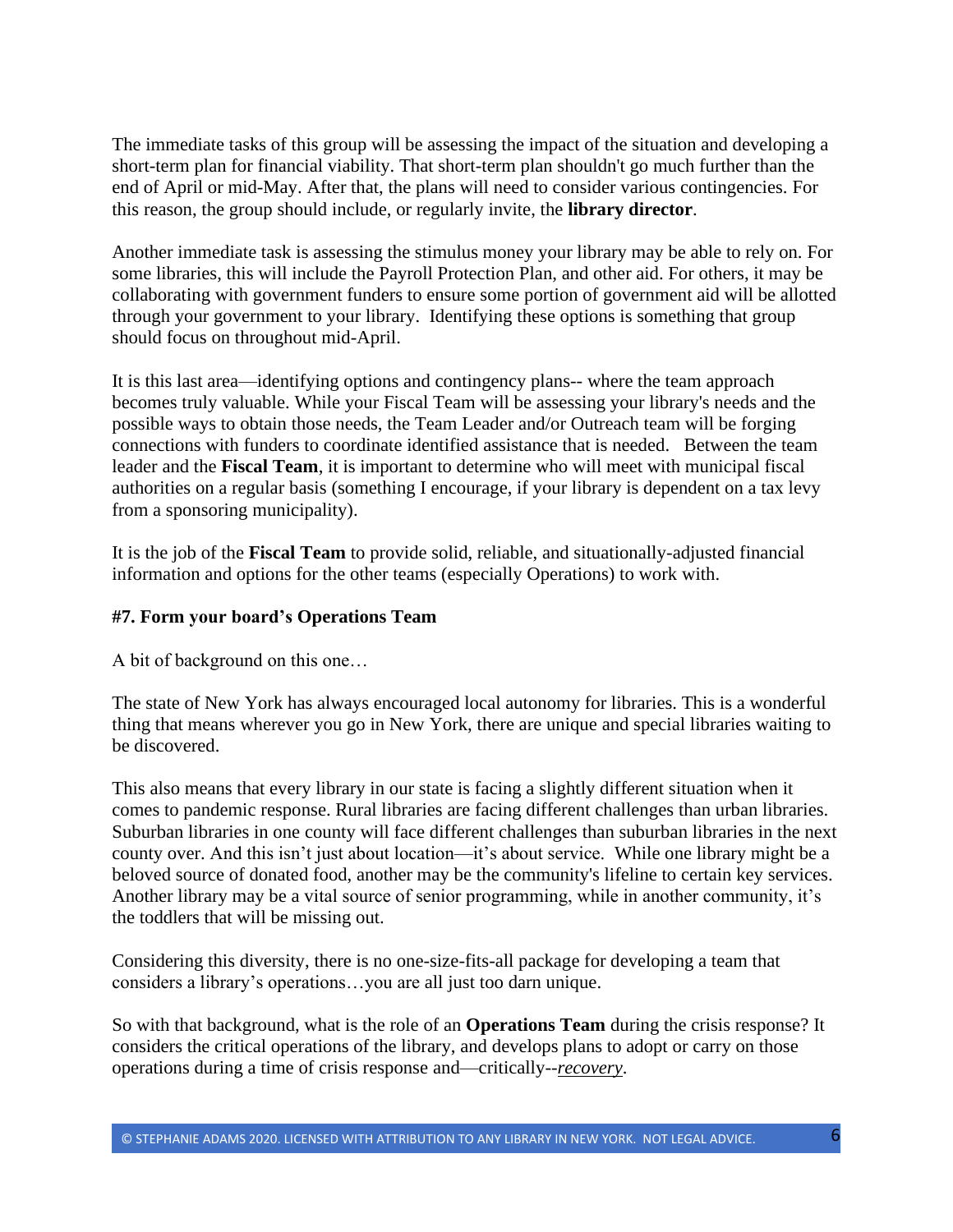This starts with an inventory of operations.

For instance, it is the responsibility of the Operations Team to consider the impact of the situation on and **develop solutions for staff** at this time. And while this work must be informed by both the Safety Team and the Fiscal Team, the **Operations Team** is the one that should have the human resources or labor law experience to consider how to continue or adjust the employment terms of the staff at this time period.

Another task will be to review the routine activities of the library, and determine which ones will be suspended and which ones will be adapted and carried forward into the present situation, and how that will be rolled out.

It is important to emphasize that the **Operations Team** will not make these decisions, but rather, informed by the Goal, and with the input of the **director** (just as with any operations planning process), will bring forward well-developed recommendations for the consideration of the full board.

Many of the items the **Operations Team** will consider will have implications for safety. The operations team should do their best to build consideration of safe practices into their recommendations, and only *then* have things reviewed with a fresh eye by the Safety Team.

Operations, because its span will be large, might be the largest team, and for reasons of efficiency, may wish to divide into sub-teams, and will require the most input from the **director**, who may also bring in further input from the staff. One way would be for some members to take the lead on operations during the emergency, while the rest develop ideas about how the library can help during recovery.

# **#8. Designate your board's Crisis Response "Team Leader"**

The purpose of breaking the responsibilities for a crisis response into teams is to allow work to happen with deep focus and great frequency. It is also to ensure that quick, decisive and wellinformed action is not bogged down in the inefficiencies of a large group.

That said, a library's board must continue to function as a board, and per the bylaws that govern it.

Pulling all of these considerations together—effective use of teams, adherence to bylaws and policies—is the job of the **Team Leader**.

A natural fit for the **Team Leader** might be your library's board chair. However, if your board chair is a CPA and is best suited to doing the work of leading up the fiscal team, or will be spending the bulk of their time coordinating necessary aid with representatives from municipal government, it is appropriate to consider designating another board member as **Team Leader**.

What does the **Team Leader** do? The **Team Leader** pays attention to what is happening with each and every team, and connects and pulls their work together as needed. They also identify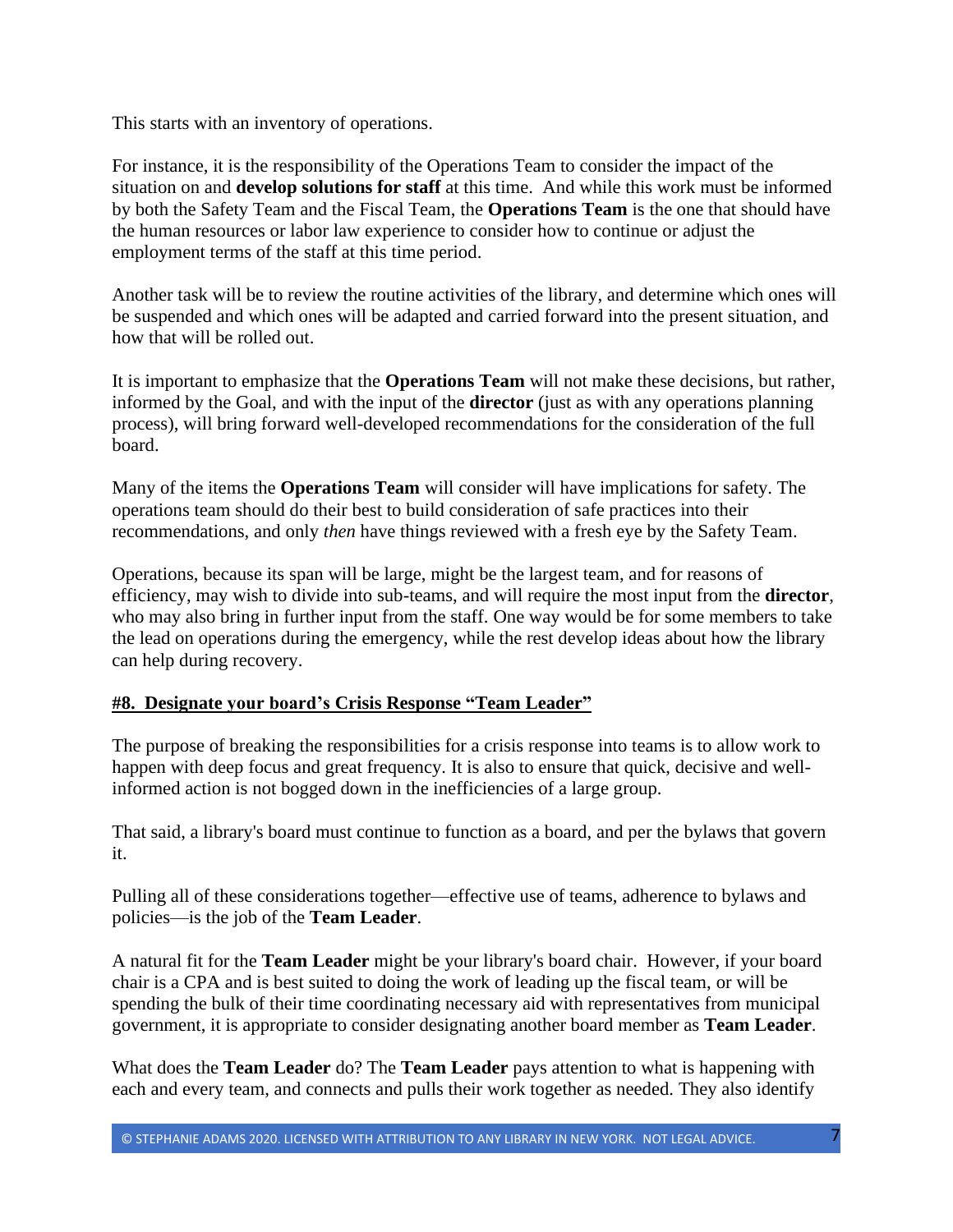when matters are ready to be presented before the full board for discussion and a resolution, and ensure the work of the teams is done in healthy cross-collaboration with the work of the **director**.

**This role does not have to be played by the board chair.** *This role should be played by someone who has the capacity to connect regularly and meaningfully with each team*, who understands the proper dynamic between a board and paid staff, and who has the skills to identify when a matter is ripe for full board consideration. They should know the bylaws and library policies, and make sure the use of the team structure does not depart from them.

A good team leader, at this time, also needs to be accessible through phone, e-mail, and video conferencing. If a person can't reach out in multiple ways, they might not be the best person to lead the teams. As with everything else, THIS IS OKAY. Regardless of the role a person plays, it is all part of your fiduciary duty to support the best interests of the library.

(P.S. on that last part: there is nothing wrong with a Team Leader designating an out-of-school child or grandchild as the "Library Crisis Response Team Leader Tech Support," something that would look good on a future college or job application! Just make sure they can take the role of setting up calls and meetings seriously. My 15-year-old has been pressganged into helping with many a meeting.).

### **#9. Designate your board's Public Relations Team**

The impact of this crisis on your library will also have a huge impact on your community. The energy of those who support and are supported by your library (the "stakeholders") need to be channeled to mitigate that impact as much as possible.

How do you harness that energy? Just like your Operations Team, the role of your **PR Team** is going to change depending on the unique situation of your library. However, the overall goal of any **PR Team** is to ensure that the "Goal" of the library, and the things it is doing to achieve that Goal, are articulated to the stakeholders in an *accessible, regular* and *reliable* way.

For example, if your Goal is:

"*During and after the COVID-19 pandemic, The Library will serve the community, fulfill its mission, and meet the goals of its plan of service by meeting the public's need for reliable information, providing access to critical resources, and serving as a hub of community organization*."

It is the job of the PR Team to get that message out to stakeholders in a way that will be heard. This doesn't mean just repeating the goal everywhere verbatim (a good Goal never sounds very sexy). Rather, it means getting the message out in a way that will be actively observed.

For example, a plain-language way to promote the Goal above would be putting a poster on the front of the library that says "*Our doors are closed but our librarians are here for you! Find us at @@@ or call ######!*" Things like this are the job of the PR team (unless your library is so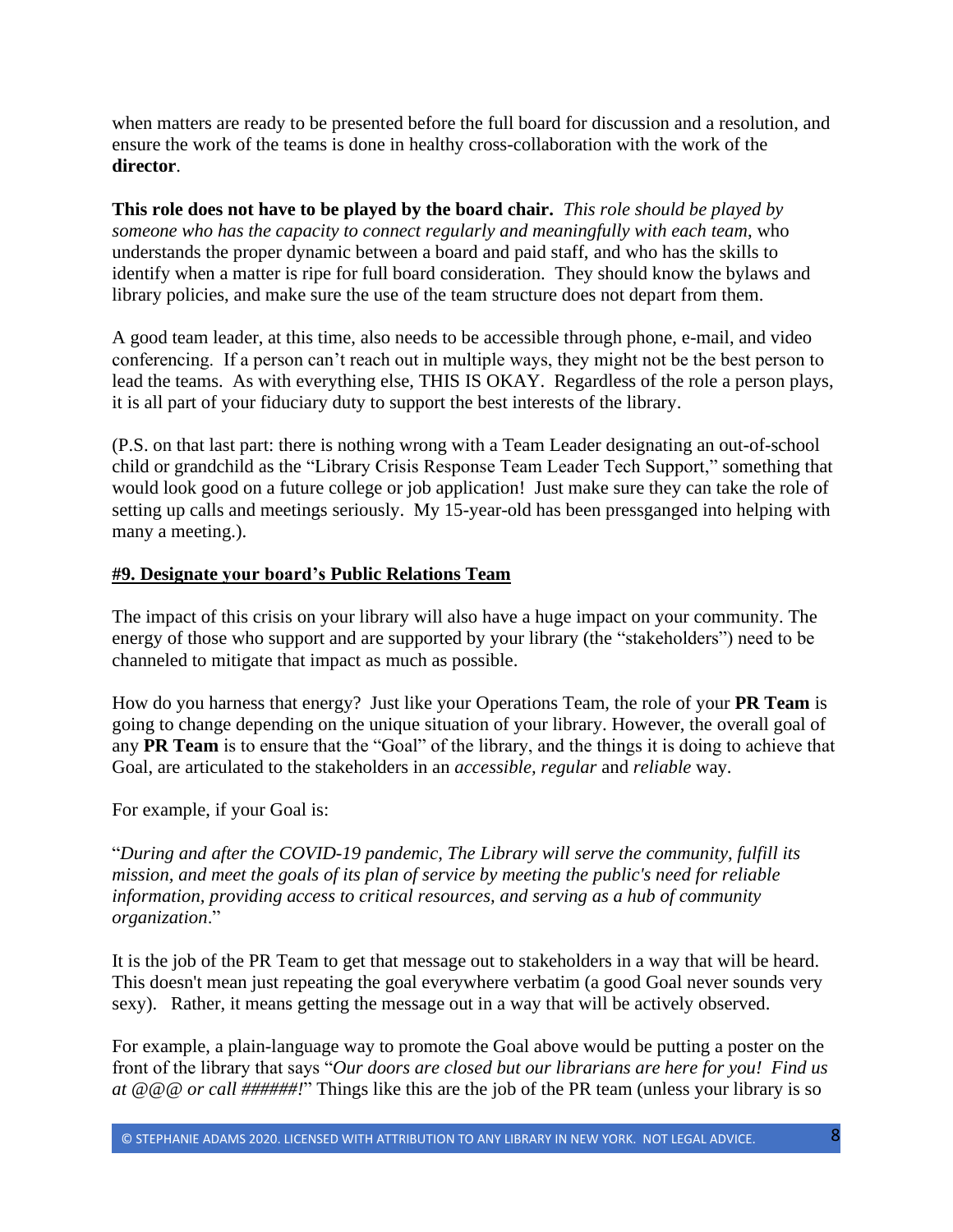vast you have in-house PR, in which case, I doubt your library needs this "Top Ten" list in the first place).

It is also the job of the **PR team** to harvest all the information about how the library is reaching out to the public at this time. That way, when the time comes for budget review and fundraising, your library will have a solid archive of examples about how it is invaluable. For this reason, consider having a staff member as an advisory member of this team—or even have a staffer perform this function as part of their adjusted job duties.

Because it must be nimble in its messaging, the **PR Team** is the one team that should be empowered to take action without a board vote. The "Crisis Response Team Formation Resolution" presented below takes that into consideration.

# **#10. Be Just Good Enough—and form a Crisis Response Team**

Here are some hard truths:

- There is no perfect way to handle a pandemic response.
- No board will be totally up to this challenge.
- There are things you will fail at.

But by using a Crisis Response Team-informed model, you will set your board up to succeed more than you fail.

If you choose to use this approach, my advice is to not just recycle the formations of your standing committees of the board. Consider the value of shaking things up, inviting "advisory" members, involving the director as needed, and organizing your teams to spur new and novel thinking. Consider carefully who is reaching out to your library system, your council, and your elected leaders.

For a small board, there will by necessity be some overlap in teams. That is fine. **Just be careful to not overload any one person.** This situation will be a marathon, not a sprint.

In the event you determine a crisis response model will be helpful to your library in the coming months and even year ahead, here is a resolution to enact it:

#### *Crisis Response Team Formation Resolution*

*WHEREAS the current state of emergency due to the COVID-19 pandemic is still in effect as of [DATE OF MEETING]; and*

*WHEREAS the [NAME] library has already had to consider the impact of the state of emergency on the library; and*

*WHEREAS the board anticipates the state of emergency and following recovery period will impact library operations for the remainder of 2020; and*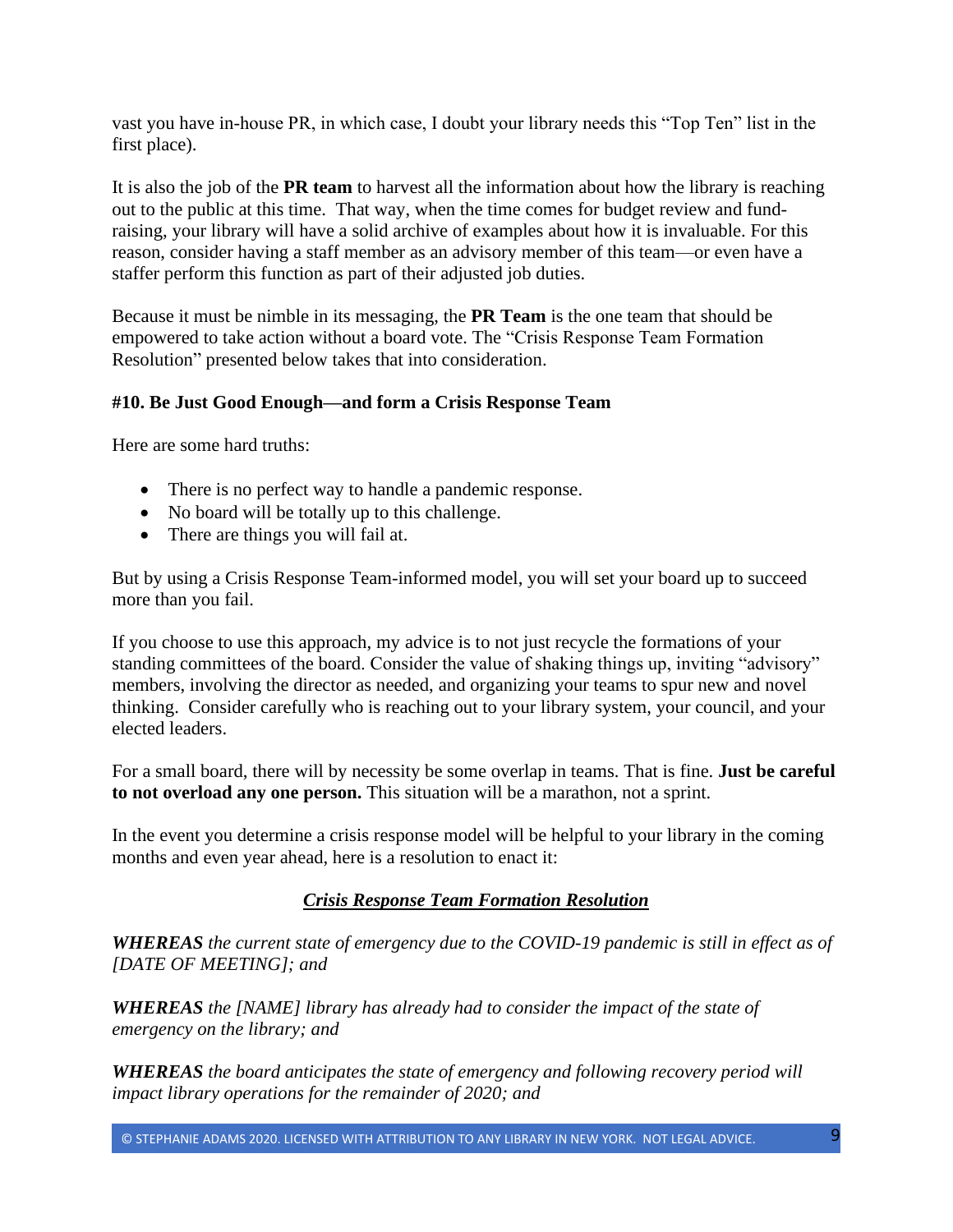*WHEREAS the board has determined that the emergency and recovery period will require and enhanced model of leadership to ensure the library emerges from the emergency and recovery period in a manner that best prepares it to serve the needs of the community and fulfill its mission and plan of service;*

*BE IT RESOLVED, that during and after the COVID-19 pandemic, the Goal of the [NAME] Library will serve the community, fulfill its mission, and meet the goals of its plan of service by \_\_\_\_\_\_\_\_\_\_\_\_\_\_\_\_\_\_\_\_\_\_\_\_\_\_, \_\_\_\_\_\_\_\_\_\_\_\_\_\_\_\_\_\_\_\_\_\_\_\_\_\_\_\_\_\_, and .*

*\_\_\_\_\_\_\_\_\_\_\_\_\_\_\_\_\_\_\_\_\_\_\_\_\_\_\_\_\_\_\_\_\_\_\_\_\_\_;"and*

*BE IT FURTHER RESOLVED, that the board shall use a "crisis response team" model until it votes that the period of recovery is concluded and such structure is no longer needed; and*

*BE IT FURTHER RESOLVED that the board's Crisis Response Team Leader, responsible for coordinating the work of the different teams and identifying when solutions are ready for board consideration and resolution, shall be NAME, and the designated back-up Team Leader shall be NAME; and*

*BE IT FURTHER resolved that a Safety Team consisting of NAME and NAME shall be responsible for maintaining awareness and raising the issue of safety in all actions related to the board's response to the pandemic emergency and recovery , including the safety and well-being of the community we serve and those the library employs, and shall comment on each recommendation brought to the full board for implementation per the bylaws, prior to any vote; and* 

*BE IT FURTHER RESOLVED that a Fiscal Team consisting of NAME, NAME and NAME, responsible for assessing the financial impact of and financial options available to the library during this time of pandemic emergency and recovery such fiscal response team shall bring recommendations to the full board for implementation per the bylaws; and* 

*BE IT FURTHER RESOLVED that an Operations Team consisting of NAME, NAME and NAME, responsible for assessing the impact on operations and options available to the library, including but not limited to operations related to mission, plan of service, employees, and the role of the library in the community's response to the pandemic, shall bring recommendations to the full board for implementation per the bylaws; and*

*BE IT FURTHER RESOLVED that a Public Relations Team consisting of NAME and NAME, responsible for creating and effecting accessible, regular, and reliable communications of how the library is meeting the Goal is empowered to send out messages as needed, in the medium deemed appropriate by that Team; and*

*BE IT FURTHER RESOLVED that the [board or other] may add participants to these groups as authorized by the bylaws; and*